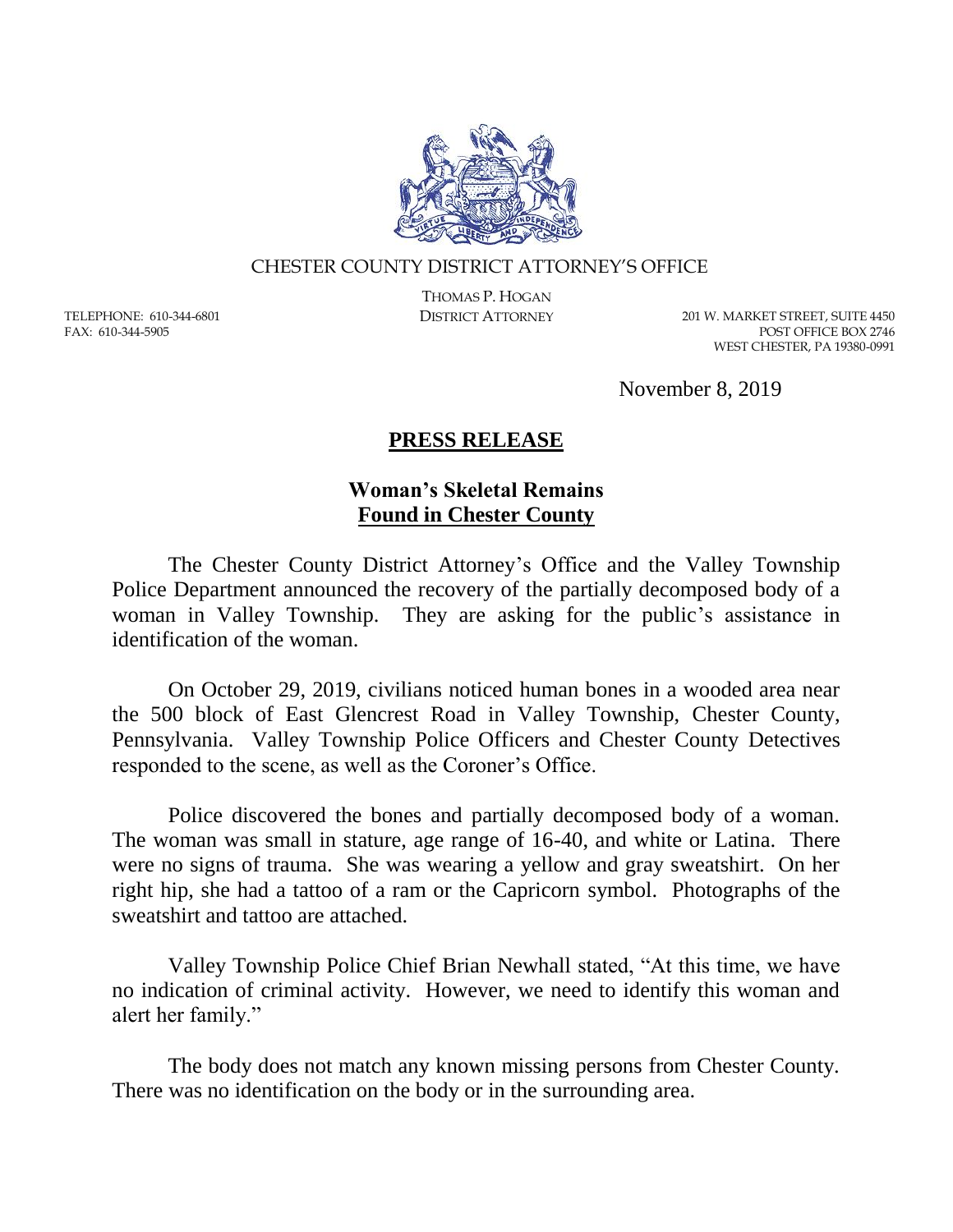Chester County District Attorney Tom Hogan stated, "This woman is somebody's daughter, sister, or mother. We are asking for the public's help to identify her and return her to her family."

Anybody with any information can contact Chester County Detective Sergeant Tom Goggin at 610-344-6866 or Valley Township Police Officer James Chieffo at 610-383-7000.

\* \* \* \* \* \* \*

Approved for release:

Thomas P. Hogan District Attorney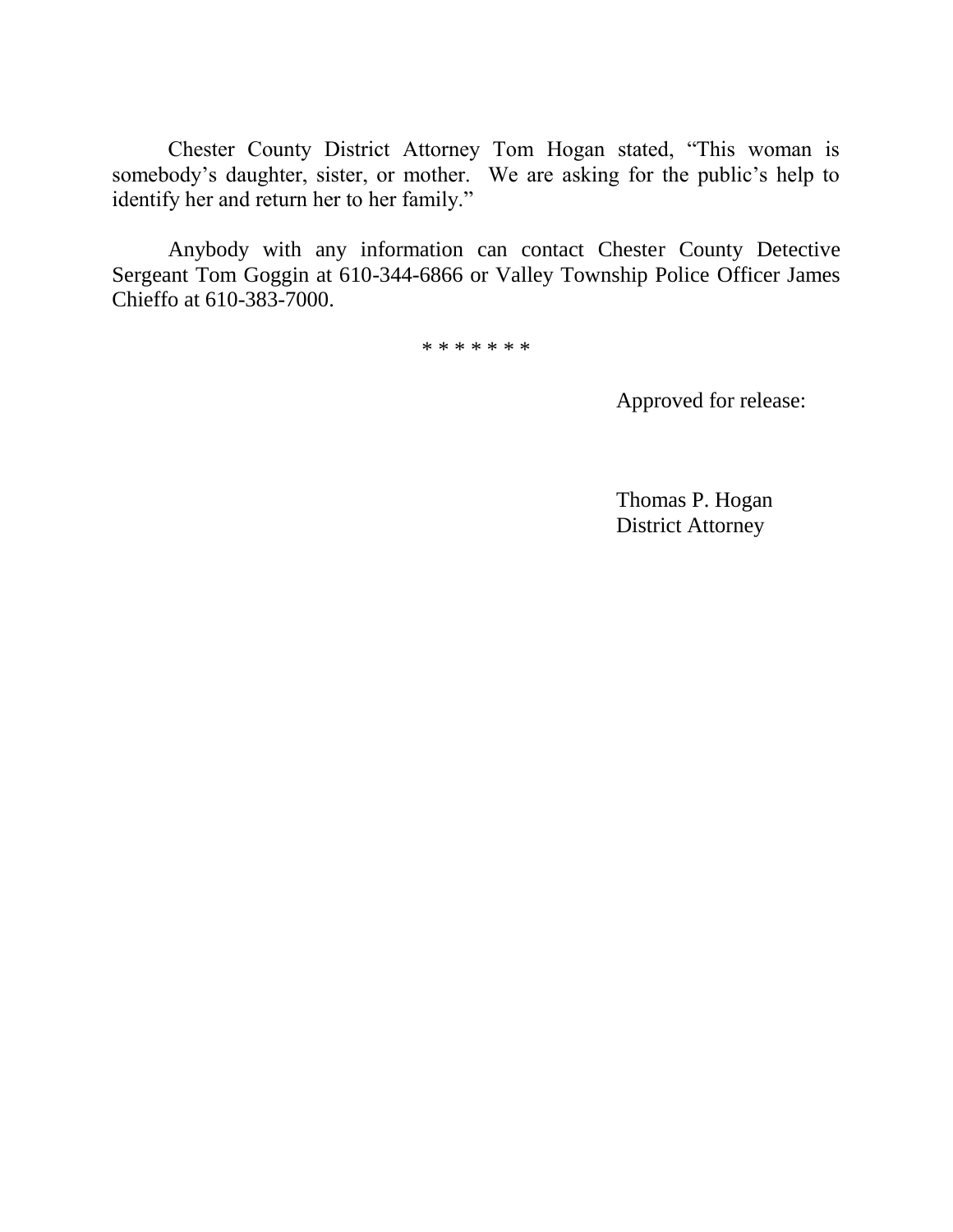